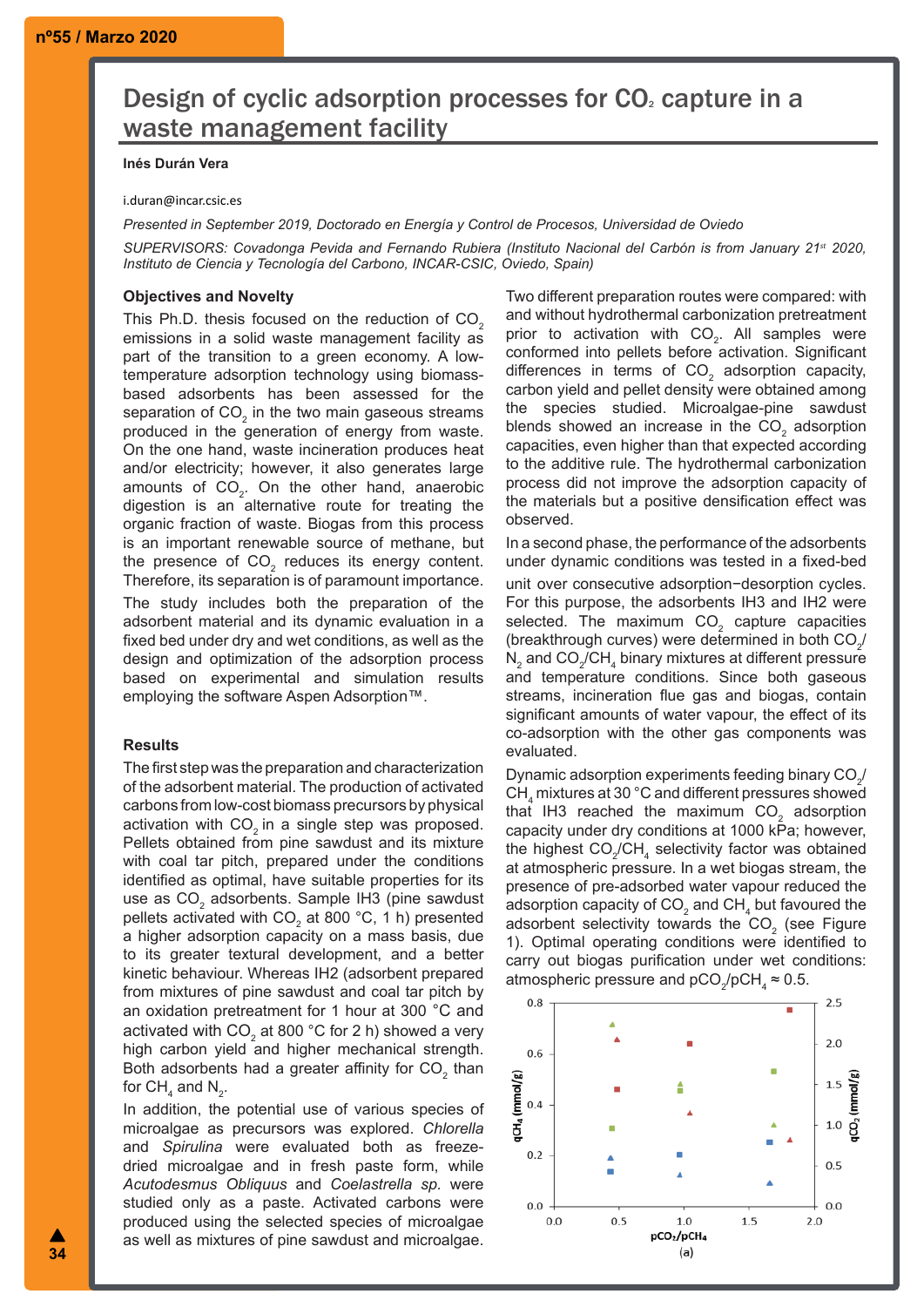

As it is observed in Table 1, the evaluation under representative conditions of the incineration flue gases showed that the most unfavourable conditions for CO $_{\textrm{\tiny{2}}}$  adsorption are: a completely saturated water vapour bed at the beginning of the cycle and a wet gas feed with a high relative humidity, here exemplified by a ternary CO $_2$ /N $_2$ /H $_2$ O mixture at 30 °C. However, in conditions of low relative humidity (i.e., 50 °C), the  $\mathsf{CO}_2^{}$  capture capacity of these activated carbons was not affected by the presence of water vapour and nitrogen.

**Figure 1**. (a) CH $_4$  (triangles) and CO $_2$  (squares) adsorption capacities at atmospheric pressure vs CO $_2$ /CH $_4$  partial pressure ratio in the feed gas, (b) Selectivity factor vs CO<sub>2</sub>/CH<sub>4</sub> partial pressure ratio: comparison between dry (red circles) and wet biogas experiments over a regenerated (green circles) and a saturated bed (blue circles) at atmospheric pressure.

|               |                 | High relative humidity (60%) |                                     | Low relative humidity (22%) |                                |
|---------------|-----------------|------------------------------|-------------------------------------|-----------------------------|--------------------------------|
| Experiment    | Adsorbent       | $q_{CO_2}$ (mmol/g)          | $t_{\rm b}$ , CO <sub>2</sub> (min) | $q_{CO_2}$ (mmol/g)         | $t_{b}$ ,CO <sub>2</sub> (min) |
| Fresh bed     | IH <sub>3</sub> | 0.72                         | 4.9                                 | 0.40                        | 3.1                            |
|               | IH <sub>2</sub> | 0.59                         | 3.0                                 | 0.33                        | 1.9                            |
| Saturated bed | IH <sub>3</sub> | 0.29                         | 2.1                                 | 0.41                        | 3.1                            |
|               | IH <sub>2</sub> | 0.22                         | 1.0                                 | 0.35                        | 1.8                            |

**Table 1.** CO $_2$  adsorption capacities (q<sub>co□</sub>) and breakthrough times (t<sub>b</sub>) when feeding a ternary N<sub>2</sub>/CO<sub>2</sub>/H<sub>2</sub>O mixture at low and high relative humidity to the IH3 and IH2 beds.

Finally, the design and optimization of cyclic processes of adsorption and desorption were conducted. Different cyclic configurations in conditions close to the real ones encountered in an industrial process, i.e., avoiding saturation of the bed, were evaluated for its application in a waste incineration plant. This required the analysis and evaluation of multiple parameters: the number of columns, the configuration of steps, the operating

pressure and temperature, regeneration strategies, etc. These factors, together with the properties of the adsorbent, determine the productivity of the process and the degree of purity and recovery of the product (CO<sub>2</sub> in this case). The results obtained for the VSA (Vacuum Swing Adsorption) and VTSA (combined Vacuum and Temperature Swing Adsorption) cycle configurations are gathered in Figure 2.



II = 3 beds, 4 steps (pressurization, adsorption, rinse with  $CO<sub>2</sub>$ , desorption)

IIIA = 3 beds, 5 steps (pressurization, adsorption, rinse with CO<sub>2</sub>, desorption, purge with N<sub>2</sub>)

IIID = VTSA configuration equivalent to IIIA

**Figure 2.** Characteristic parameters determined for the different VSA and VTSA configurations analysed at an adsorption temperature of 50 °C.

For the optimal configuration, CO $_{\text{2}}$  could be concentrated from a feed gas stream with 8 vol.% of CO $_{\rm _2}$  (N $_{\rm _2}$  balance) at 50 °C to 39.4%. CO $_{\rm _2}$  recovery ranged from 53.1 to 96.0% and N $_{\textrm{\tiny{2}}}$  concentration in the decarbonised stream from 96.4 to 99.4%, depending on the cycle configuration used. Afterwards, the

experimental data were employed to validate a numerical model, based on mass, momentum and energy balances, developed for the CO $_{\textrm{\tiny{2}}}$  adsorptiondesorption process in the fixed-bed lab unit. For this purpose, the commercial software Aspen Adsorption™ was used. Moreover, simulations of the